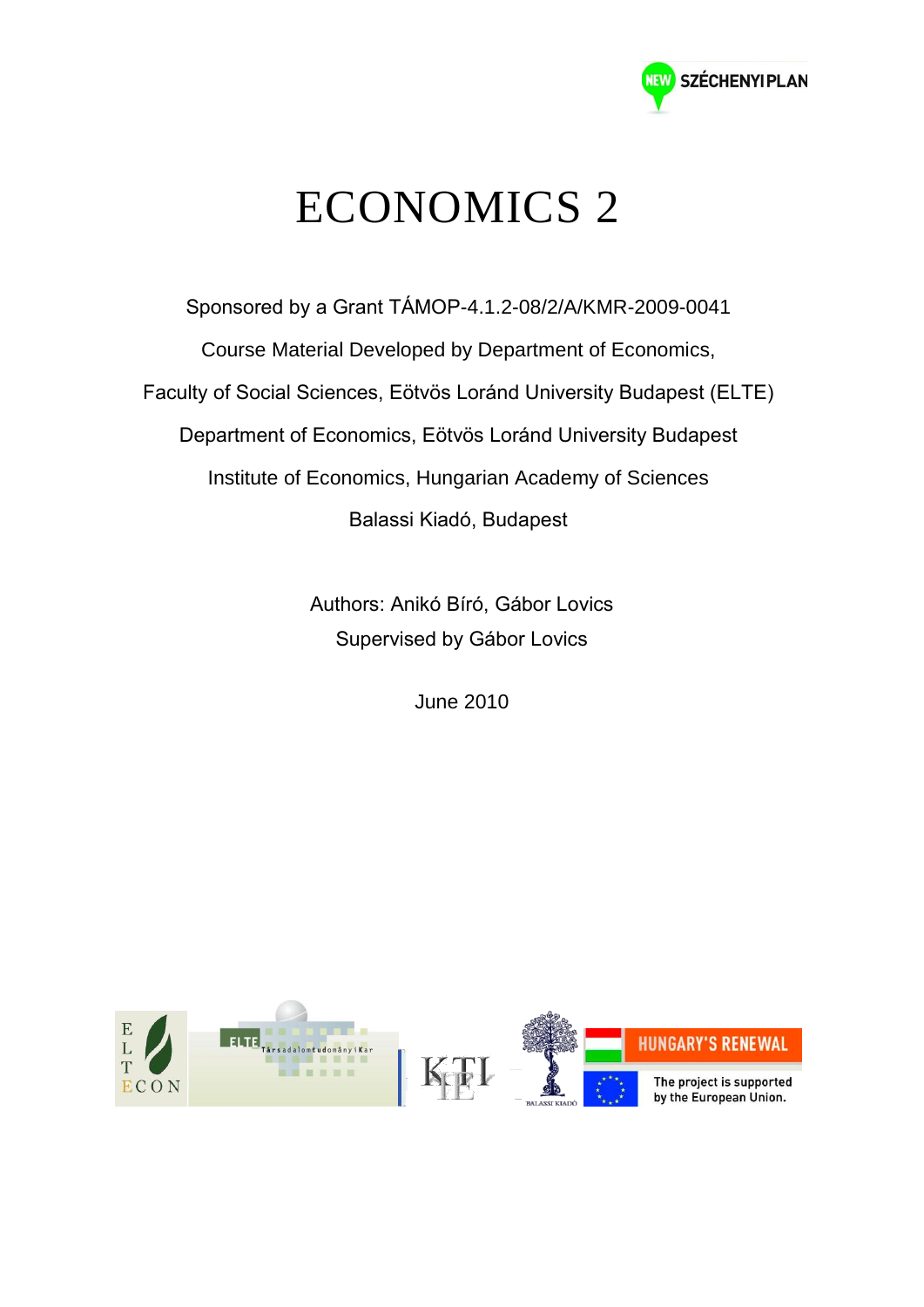

### ECONOMICS 2

# Syllabus

#### **Evaluation:**

Written exam

#### **Course content:**

The course starts with the introduction of basic macroeconomic concepts. We discuss the concepts of economic model, endogenous and exogenous variables. Then we discuss the main properties of the basic macroeconomic indicators (GDP, inflation, unemployment). We elaborate the theory of short term economic fluctuations. The next few lectures deal with the aggregate demand model based on the IS–LM system, and with the policy implications of this model. Then we analyze the theory of the Phillips-curve and of the aggregate supply. We discuss how the various economic policy schools approach the tools of fiscal and monetary policy. We summarize the advantages and disadvantages of active and passive, discretionary and rule based policies. Finally we become familiar with the basic idea of micro based macroeconomics, and within this framework we discuss the consumption theory in some details.

#### **Textbook:**

N. Gregory Mankiw: Macroeconomics

#### **Weekly schedule:**

**Week 1:** Why should we learn macroeconomics? (Mankiw 1, 2)

**Week 2:** GDP: production, distribution, consumption (Mankiw 3)

**Week 3:** Unemployment (Mankiw 5)

**Week 4:** Money and inflation (Mankiw 6, 18)